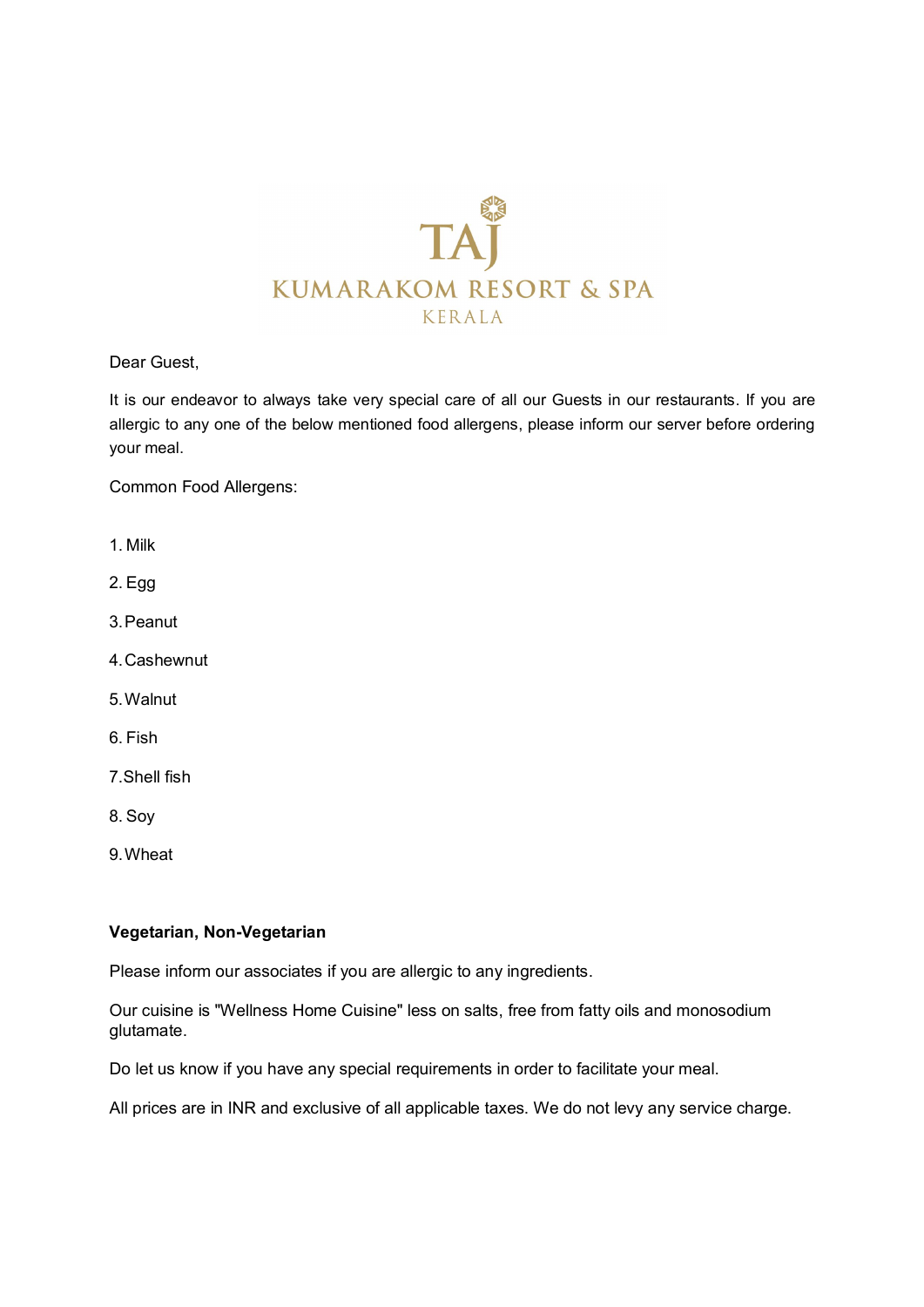# LUNCH & DINNER

# Salads and Appetizers

|           | • Kumarakom village salad<br>Sprouted green lentils, potatoes, Indian spices, ginger tamarind chutney, in a crispy filo                    | 560  |
|-----------|--------------------------------------------------------------------------------------------------------------------------------------------|------|
|           | • Mango and coconut chat<br>Green mangoes and grated coconut tossed in a sweet and sour tamarind sauce                                     | 560  |
| $\bullet$ | Greek farmer salad<br>Crisp lettuce, tomatoes, cucumbers, red and green onions,<br>Persian feta kalamata olives with lemon garlic dressing | 560  |
|           | • Mushroom Salt and Pepper                                                                                                                 | 630  |
|           | ■ Sesame honey chilly potato<br>Potato fried with white sesame seeds tossed in chilly and honey sauce                                      | 700  |
|           | • Paneer chilly<br>Cubes of fried crispy paneer are tossed in a spicy sauce made with soy sauce, vinegar, chili                            | 730  |
| $\bullet$ | Gobi Manchurian<br>Vegetable dumplings in coriander flavored chilly and soya sauce                                                         | 730  |
|           | • Crispy Vegetable spring rolls                                                                                                            | 710  |
|           | ■ Kathi Rolls Veg<br>Onion, pepper slivers, lime and spices in a<br>paratha roll filled                                                    | 750  |
|           | • Pan fried chilly fish                                                                                                                    | 810  |
| $\bullet$ | Crispy fried schezwan chicken                                                                                                              | 810  |
|           | <b>Chilly chicken</b>                                                                                                                      | 810  |
|           | ■ Katti rolls Egg<br>Onion, pepper slivers, lime and spices in a<br>paratha roll filled                                                    | 750  |
|           | • Prawns chilly                                                                                                                            | 1260 |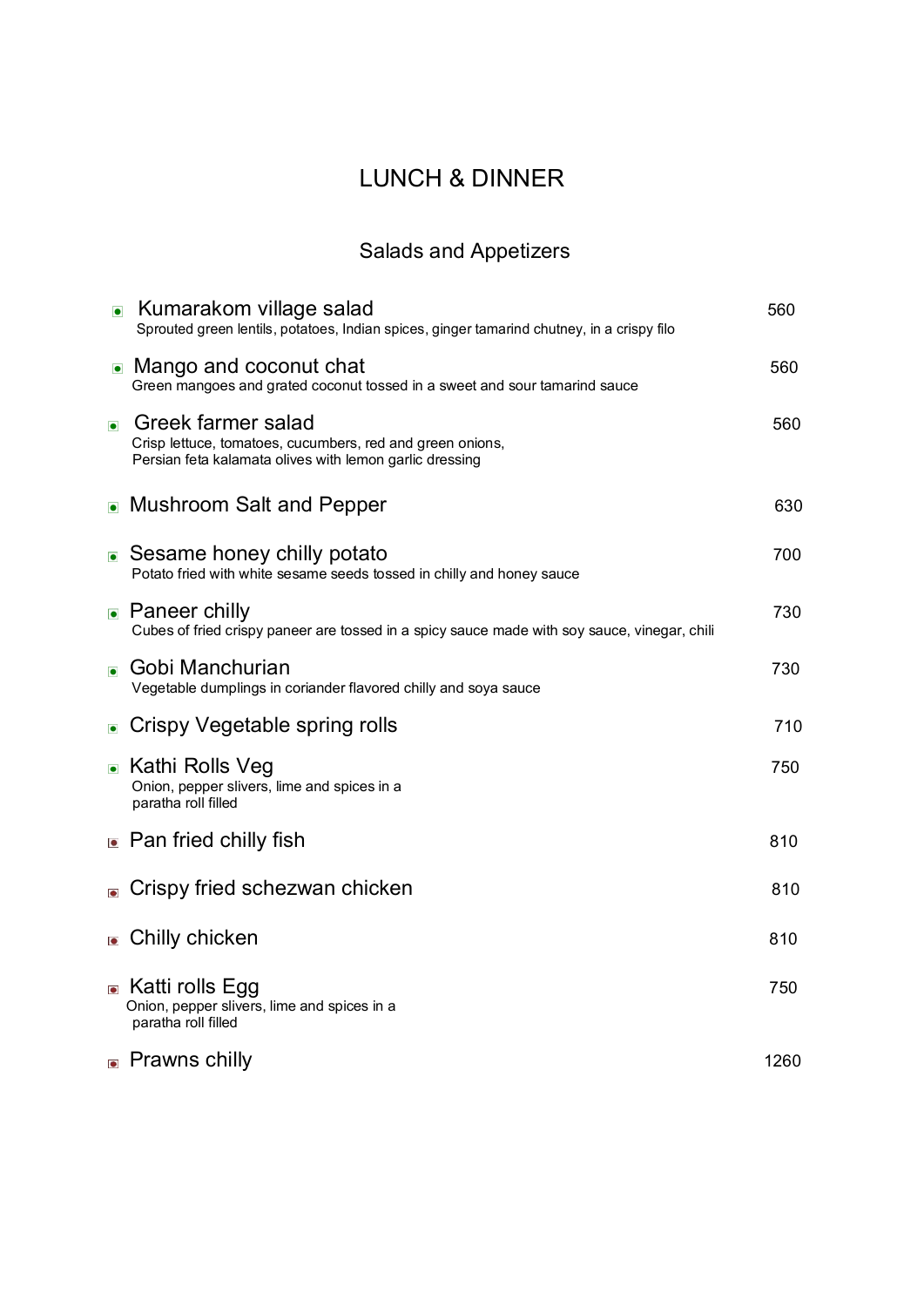#### **Main Course**

| <b>Indian</b>                                                                                                                            |      |
|------------------------------------------------------------------------------------------------------------------------------------------|------|
| <b>• Paneer Makhani</b><br>Cottage cheese simmered in a butter flavoured tomato gravy                                                    | 730  |
| <b>■ Bhindi Kurkure</b><br>Crispy fried okra sprinkled with fragrant spices                                                              | 730  |
| <b>■ Aloo gobi adraki</b><br>Potatoes stir-fried with florets of cauliflower,<br>melange of cumin, black salt, fresh tomatoes and ginger | 730  |
| <b>■</b> Dal Makhani<br>Slow cooked melange of lentils topped with butter and cream                                                      | 630  |
| <b>■ Kadai Murgh</b><br>Tender chicken in an onion and tomato gravy with kadai masala                                                    | 830  |
| From the shores of Lake Vembenad<br>• Alleppey vegetable curry<br>Vegetables cooked in coconut gravy with raw mango slices               | 730  |
| $\blacksquare$ Avial<br>Strips of marrow vegetables simmered in, cumin<br>and garlic flavoured coconut mixturetossed with yoghurt        | 730  |
| <b>• Masala fried Prawns</b><br>Spicy masala marinade grilled prawns                                                                     | 1260 |
| • Catch of the day<br>Fresh water fish, handpicked from the local market<br>cooked as per your choice                                    | 830  |
| • Podimeen varathathu<br>Crispy fried tiny local river fish with spices                                                                  | 830  |
| <b>■Fish Malabari</b><br>Crispy fried tiny local river fish with spices<br>with tomatoes and local spices                                | 830  |
| <b>■</b> Nadan Kozhi curry<br>Chicken and potatoes cooked .in spicy tomato, onion gravy<br>flavoured with fennel powder                  | 830  |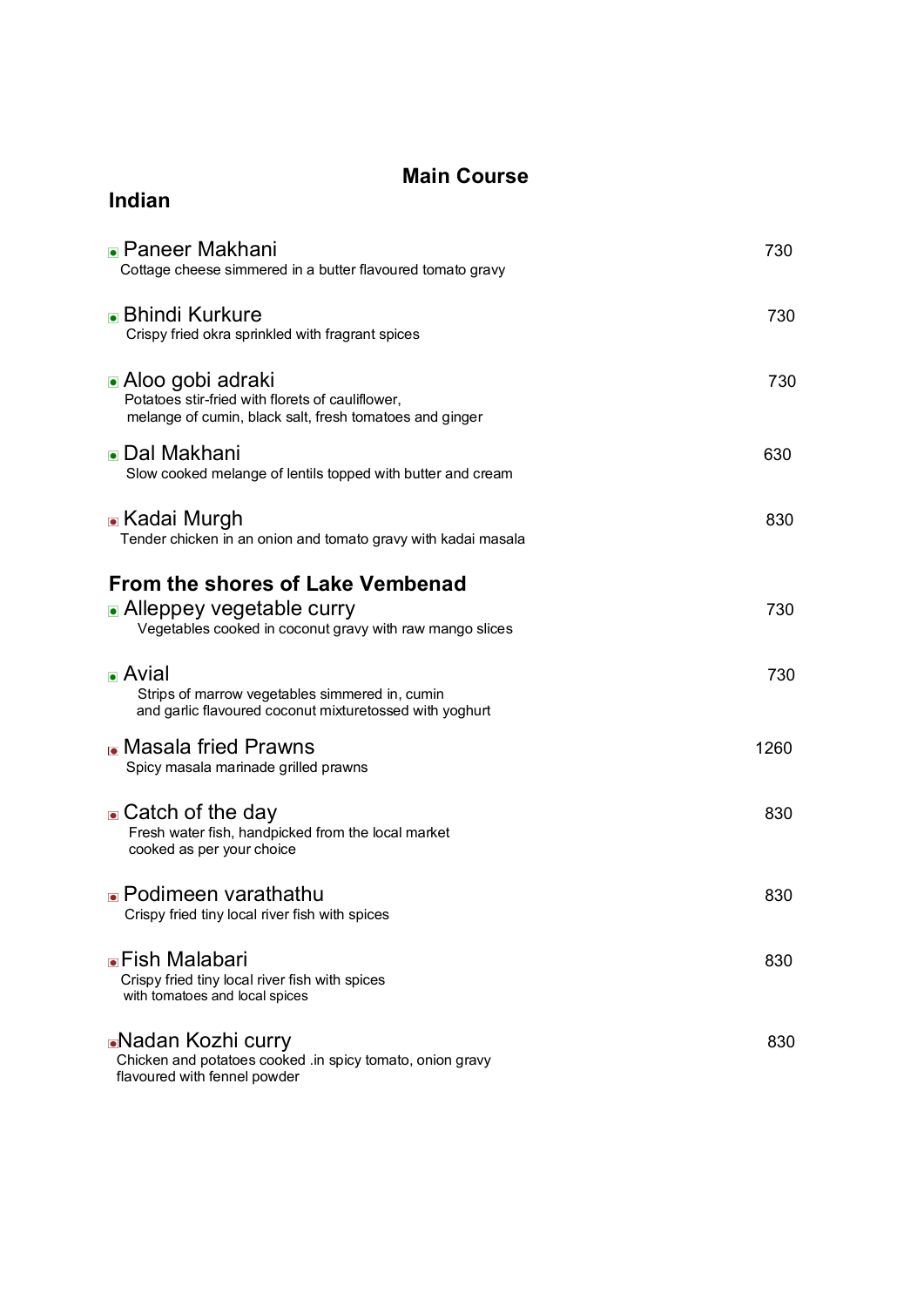### **Oriental**

| • Stir fried exotic Vegetables in hot garlic sauce<br>Stir fried exotic vegetables in ginger soya sauce | 730 |
|---------------------------------------------------------------------------------------------------------|-----|
| • Crispy Fish in Black Pepper sauce                                                                     | 830 |
| <b>• Hakka Chicken</b><br>Diced chicken, mushroom and egg drops in a tangy sauce                        | 830 |
| • Hongkong Chicken<br>Diced Chicken roasted chilies and soya                                            | 830 |

#### **Rice and Breads**

| • Plain Rice<br>Steamed basmati rice | 260  |
|--------------------------------------|------|
| • Phulka/Chapathi                    | 165  |
| Hydrabadi Dum Biryani                |      |
| • Vegeterian                         | 830  |
| $\bullet$ Chicken                    | 930  |
| $\blacksquare$ Mutton                | 1100 |

### **Sandwich and burger**

| • Make your own sandwich<br>Choice of white or brown bread - plain, toasted or grilled<br>with choice of grilled chicken, tuna, egg, bacon, tomato, cheese,<br>Cucumber, lettuce, coleslaw, bell pepper, mushroom or feta | 730 |
|---------------------------------------------------------------------------------------------------------------------------------------------------------------------------------------------------------------------------|-----|
| <b>E</b> Farm fresh chicken burger                                                                                                                                                                                        | 830 |

Cucumber fresh coriander and peanut sauce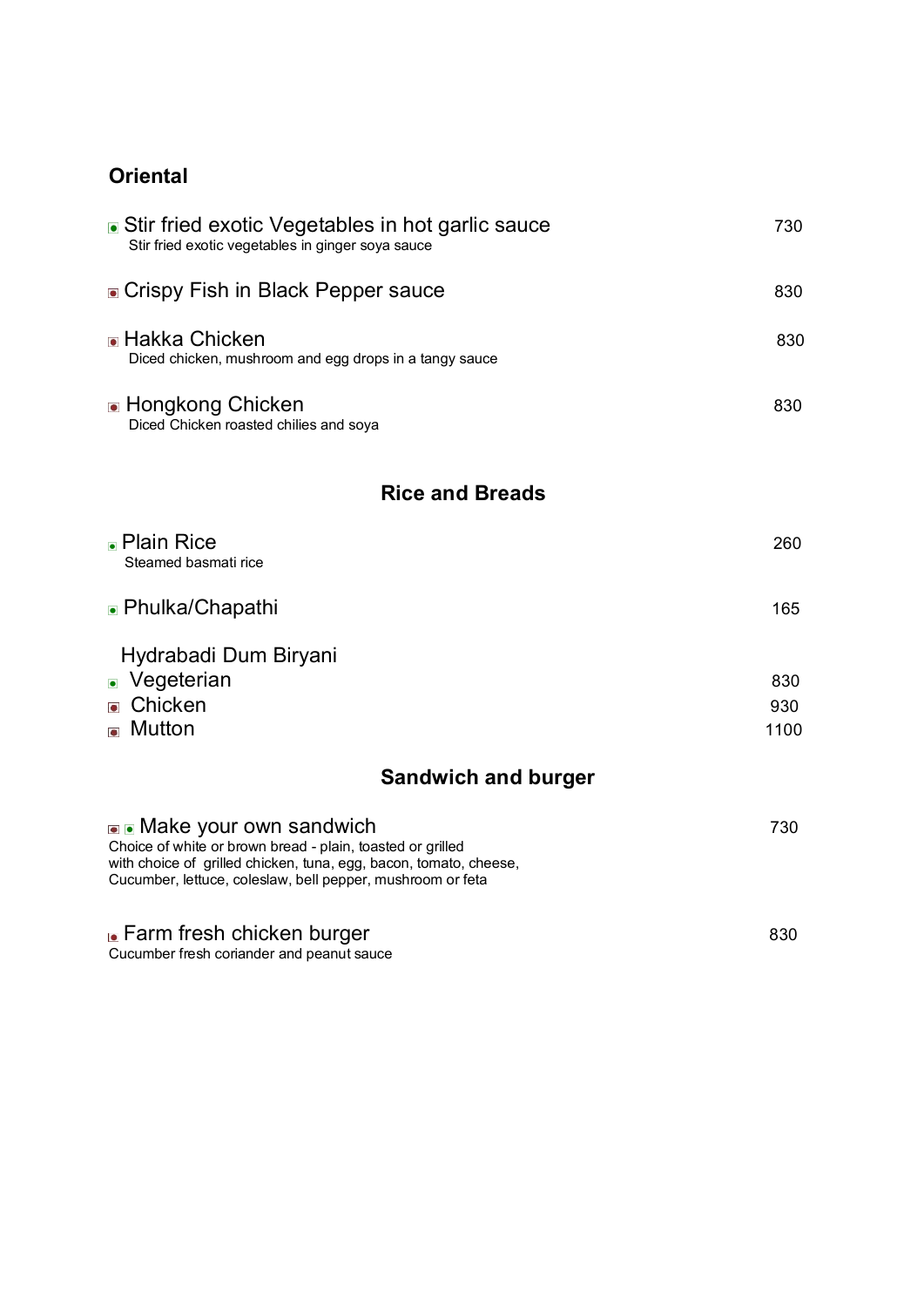### **Missing Home already? The Quintessential Tiffin**

| • Vegetarian Tiffin (serve 2)<br>Home style meal consisting of basmati rice, dal and two vegetable<br>preparations, curd, papad, pickle and salad on side                                   | 2100 |
|---------------------------------------------------------------------------------------------------------------------------------------------------------------------------------------------|------|
| <b>Non-vegetarian Tiffin</b> (serve 2)<br>Home style meal consisting of basmati rice, dal and two non-vegetarian<br>preparations, curd, papad, pickle and salad on side                     | 2850 |
| ■ Seafood Tiffin (serve 2)<br>Home style meal consisting of basmati rice, dal and one vegetable, one<br>non-vegeterian and one seafood preparation curd, papad, pickle<br>and salad on side | 3550 |

#### **Dessert Selections**

| $\blacksquare$ Ada pradhaman<br>rice flakes simmered in coconut extract, sweetened with molasses puree and tempered with nuts         | 430 |
|---------------------------------------------------------------------------------------------------------------------------------------|-----|
| • Gulb Jamun<br>deep fried milk dumplings poached in sugar syrup and topped with nuts                                                 | 490 |
| • Gajar/Beetroot halwa<br>clarified butter, condensed milk and topped with nuts cooked with spring Carrot/Beetroot                    | 490 |
| • Selections of Ice Creams<br>choice of - vanilla, strawberry, butterscotch, chocolate,<br>tender coconut, cardamom, coffee and mango | 450 |